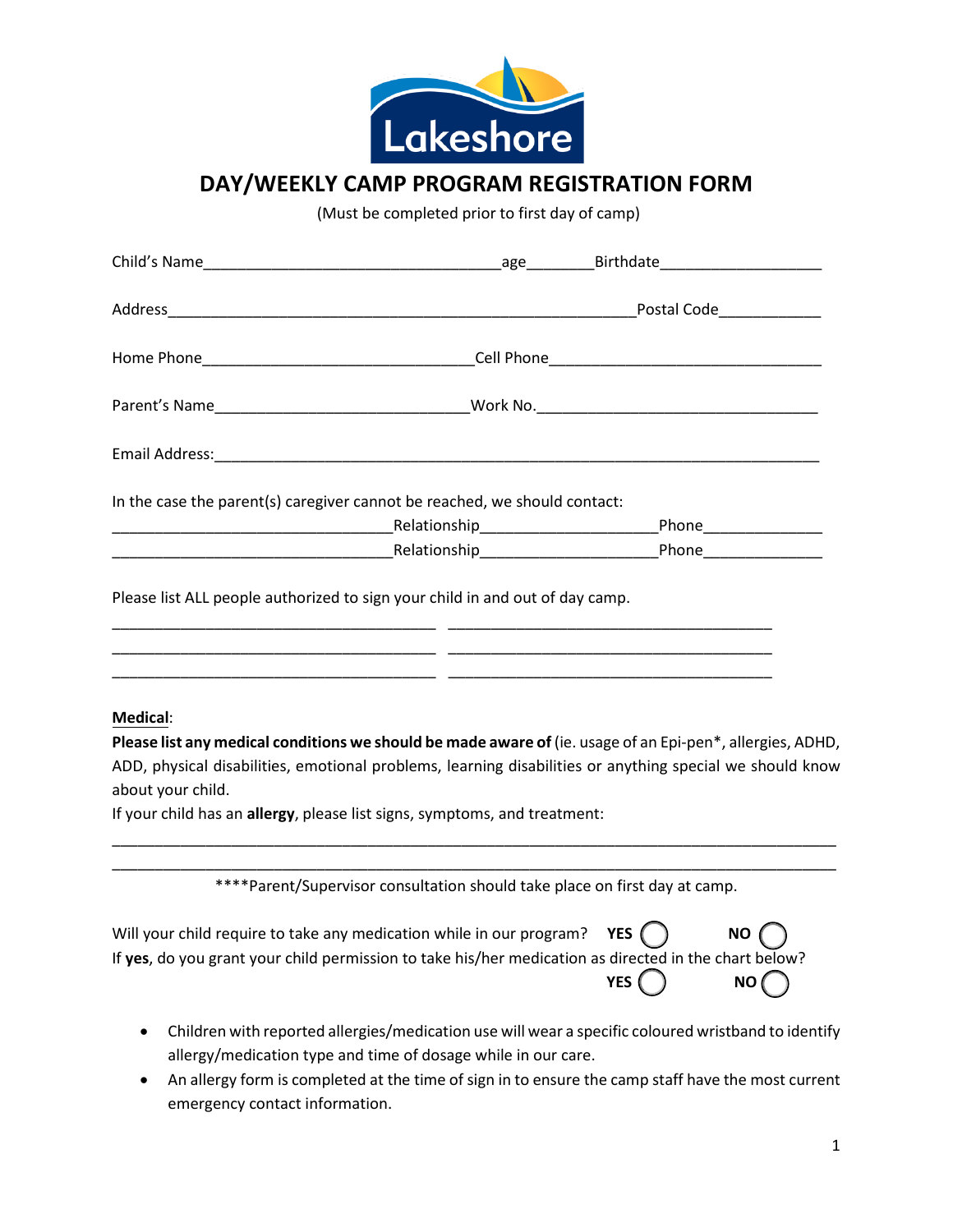#### **\*\*\*\*Medication must not be stored with personal belongings (ie. backpacks, lunch bags)**

| <b>Drug</b> | <b>Prescription #</b> | <b>Dose</b> | Time(s) | Signature |
|-------------|-----------------------|-------------|---------|-----------|
|             |                       |             |         |           |
|             |                       |             |         |           |

**PLEASE NOTE**: The **camp staff will monitor but cannot administer medication**. We can store the medication in a designated area and remind your child to take it according to written instructions. Staff are not responsible for "missed doses" but will do their best to avoid this situation.

**Medication (**including Epi-pens) must be submitted to our office in its original prescribed bottle with your child's name on it.

Anaphylaxis management and the use of epinephrine auto-injectors (Epi-pen or Twinject) is a shared responsibility. Practicing emergency drills with your child results in effective emergency response in the case of a reaction.

**Campers must be mindful of their allergies**. Campers should:

- 1. Carry at least one epinephrine auto-injector (Epi-pen or Twinject) as age appropriate
- 2. Wear medical identification (Medic Alert bracelet)
- 3. Inform staff if he/she suspects a reaction is happening
- 4. Ensure that asthma is well controlled and managed coming into the environment (indoor/outdoor play)

In the case of a camper experiencing a severe, potentially life threatening **allergic reaction**, staff will administer the epinephrine auto-injector and call 911. For EMS needs, please complete the following.

Health card #\_\_\_\_\_\_\_\_\_\_\_\_\_\_\_\_\_\_\_\_\_\_\_\_\_Doctor's Name:\_\_\_\_\_\_\_\_\_\_\_\_\_\_\_\_\_\_\_\_\_\_\_\_\_\_\_ Doctor's phone no.\_\_\_\_\_\_\_\_\_\_\_\_\_\_\_\_\_\_\_\_\_\_\_\_\_\_\_\_\_\_\_\_\_\_

**Sun Sense**: It is recommended that children arrive at day camp with sunscreen on and have sunscreen labeled with your child's name in their backpacks for additional application. Please show your child how to apply sunscreen to themselves. If your child does not have any sunscreen available, does the centre have the authorization to make some available to them?  $yes( ) no($ **Attention:** My child has an allergy to sunscreen yes  $\bigcap$  no  $\bigcap$ 

#### **Behaviour Contract:**

Lakeshore Recreation Services reserves the right to ask parents to withdraw their child from the Summer Adventure or Specialty Camps if basic behaviour expectations are not met. Examples:

- Verbal or physical abuse against campers or staff
- Stealing or any other illegal actions
- Behaviour that causes constant distraction for other campers or staff
- Constant disregard towards staff's direction or guidance.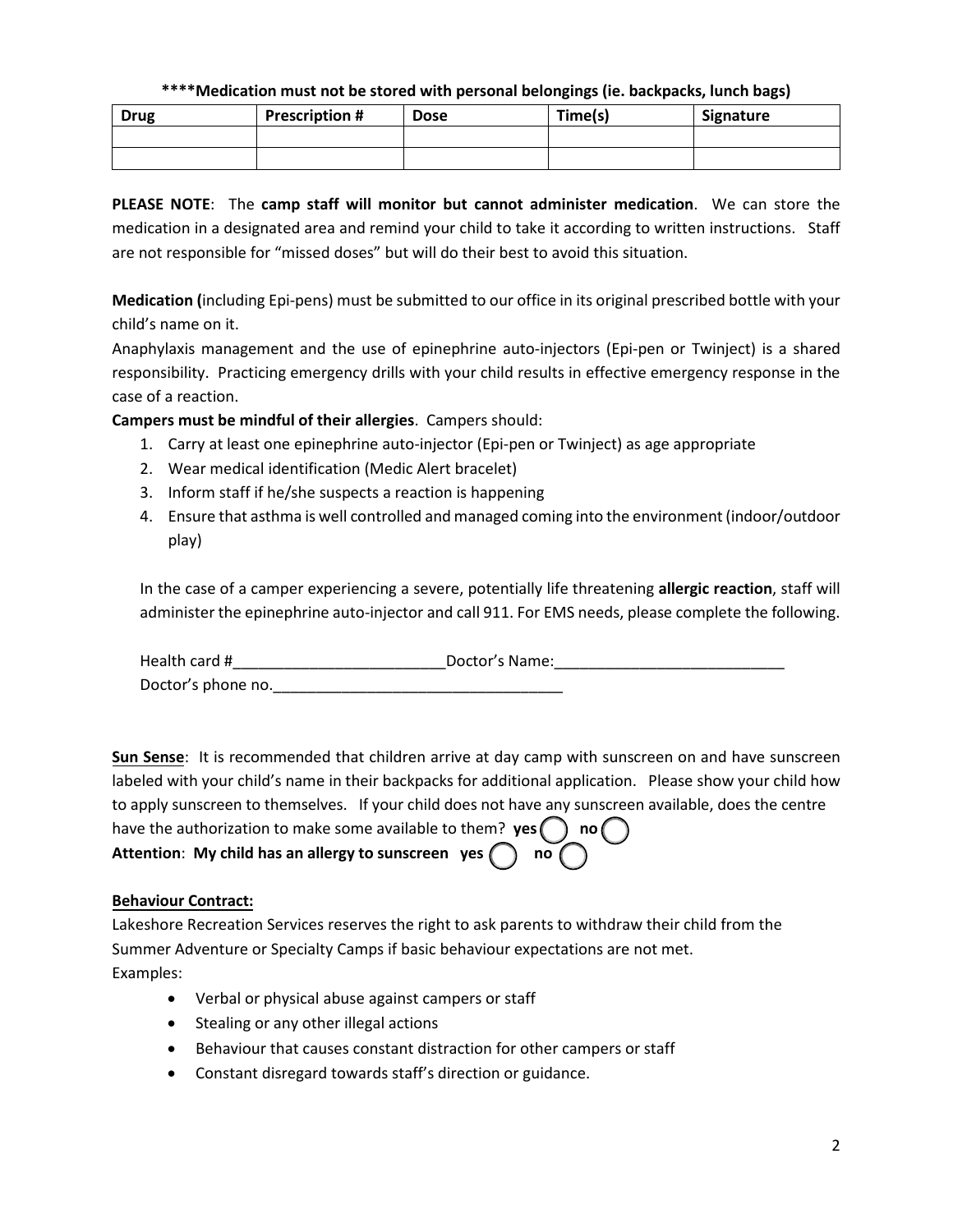It is understood that participants will be properly supervised and that reasonable safety precautions will be taken.

Upon signing this form, permission is given to the Town of Lakeshore's Recreation Services or its representatives to seek **medical care in the case of an emergency** for the above registrant. Any cost incurred for medical care will be the responsibility of the parent and/or guardian.

I have read and understand ALL of the information in this day camp package including the Day Camp Guideline sheet, this consent form, information pertaining to the behaviour policy, refunds, credits and absenteeism.

| Signature of Parent/Guardian | Date |
|------------------------------|------|

This information is used for the purpose of program registration only. Additional questions respecting the Summer Adventure Camp and/or Specialty Camps being offered by the Town of Lakeshore can be directed to the Manager of Recreation and Leisure Services at 519-727-0470

\_\_\_\_\_\_\_\_\_\_\_\_\_\_\_\_\_\_\_\_\_\_\_\_\_\_\_\_\_\_\_\_\_\_\_\_\_\_ \_\_\_\_\_\_\_\_\_\_\_\_\_\_\_\_\_\_\_\_\_\_\_\_\_\_\_\_\_\_\_\_

## **Please complete all forms and return to recinfo@lakeshore.ca**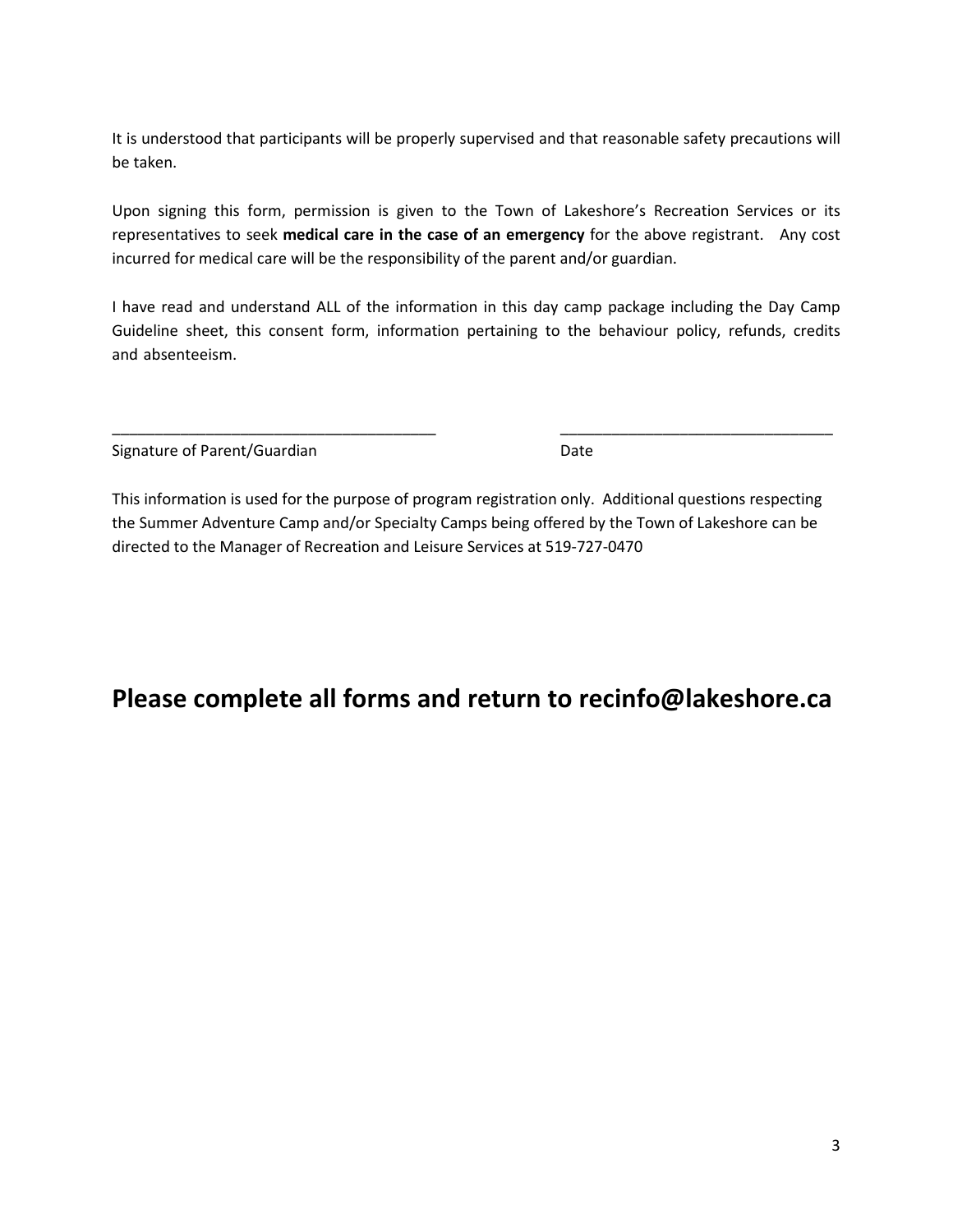### **PARENT CONSENT FORM**

|                                                                         | Phone: 2008 2010 2010 2010 2010 2010 2010 2011 2021 2021 2021 2021 2021 2022 2023 2024 2025 2026 2027 2028 20                                                                                                                                                                                                      |
|-------------------------------------------------------------------------|--------------------------------------------------------------------------------------------------------------------------------------------------------------------------------------------------------------------------------------------------------------------------------------------------------------------|
| <b>RELEASE AND INDEMNITY:</b>                                           |                                                                                                                                                                                                                                                                                                                    |
| I, the Participant's Parent/Guardian, hereby grant my son/daughter/ward |                                                                                                                                                                                                                                                                                                                    |
|                                                                         | $\sqrt{2}$ $\sqrt{2}$ $\sqrt{2}$ $\sqrt{2}$ $\sqrt{2}$ $\sqrt{2}$ $\sqrt{2}$ $\sqrt{2}$ $\sqrt{2}$ $\sqrt{2}$ $\sqrt{2}$ $\sqrt{2}$ $\sqrt{2}$ $\sqrt{2}$ $\sqrt{2}$ $\sqrt{2}$ $\sqrt{2}$ $\sqrt{2}$ $\sqrt{2}$ $\sqrt{2}$ $\sqrt{2}$ $\sqrt{2}$ $\sqrt{2}$ $\sqrt{2}$ $\sqrt{2}$ $\sqrt{2}$ $\sqrt{2}$ $\sqrt{2$ |

(Town of Lakeshore's Camp/Day Program)

The Participant and I do hereby release The Corporation of the Town of Lakeshore, its servants, agents, employees and volunteers from all claims, demands, liabilities, actions or causes of action in any way arising out of the above activity including the Participant's participation in the above activity and use of any associated facilities of the Corporation.

Without restricting the generality of the foregoing, the Participant and I do hereby release and forever discharge the Corporation, its servants, agents, employees and volunteers from all claims, demands, liabilities, actions or causes of action for personal injury, or death or damage to property (whether or not owned by the Participant) which may be sustained during the said Activity(s) and such participation and use, save and except as may arise from acts of negligence by the Corporation, its servants, agents and employees.

The Participants and I further agree to defend, indemnify and save harmless the Corporation, its servants, agents and employees from any and all claims, demands of liabilities which may be made by third parties in any way referable to the said events or such participation or use.

This Release and indemnity shall be binding upon the Participant, me, the Participant's Parent/Guardian and our respective heirs, executors, and administrators and shall ensure to the benefit of the Corporation, its servants, agents and employees and its successors and assigns and their heirs, executors, administrators, and successors, respectively.

| Participant's Parent or Guardian (signature) |    | Name (print) |  |
|----------------------------------------------|----|--------------|--|
| Dated this                                   | Ωt |              |  |